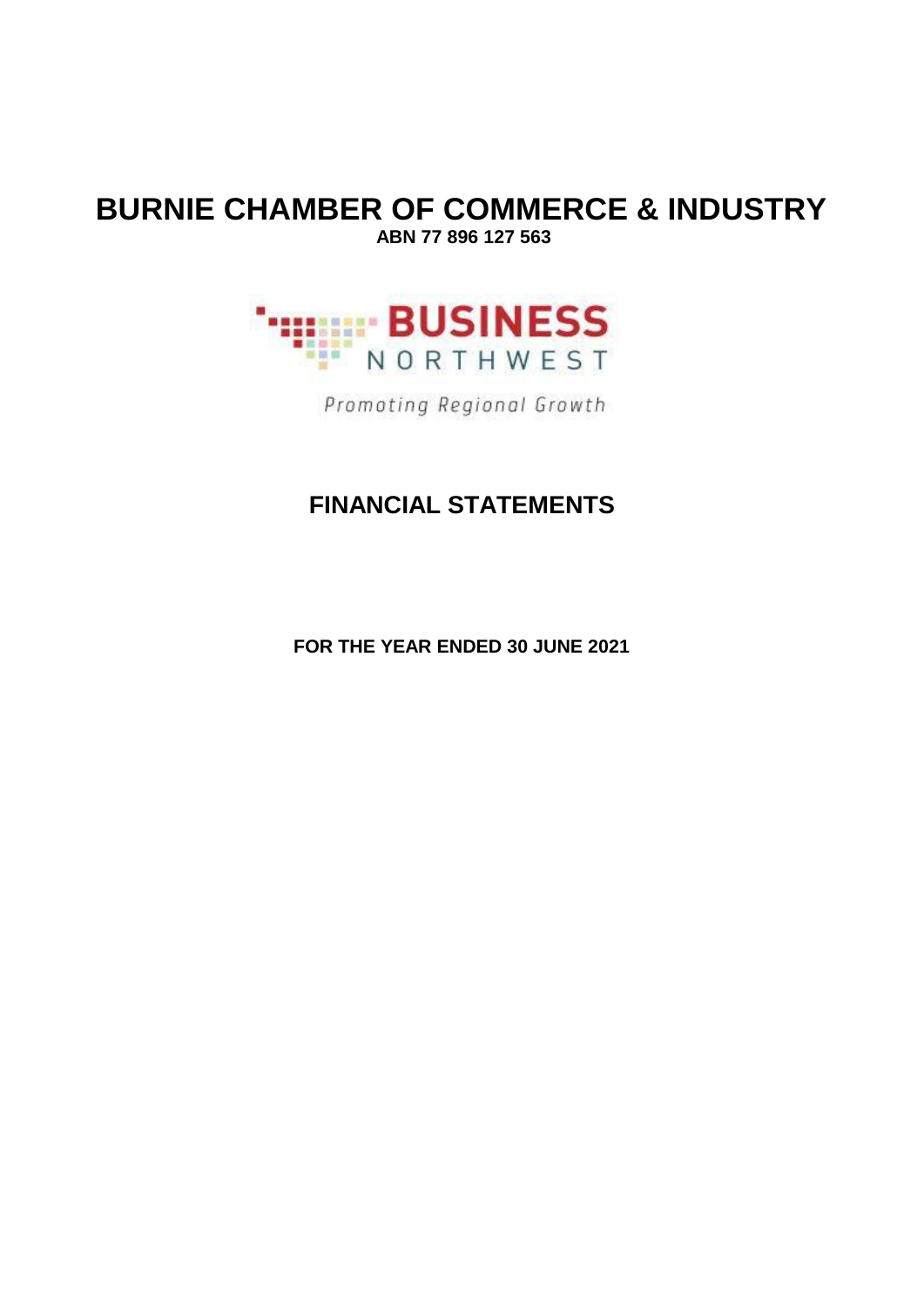### **FOR THE YEAR ENDED 30 JUNE 2021**

| <b>Executive Members</b><br><b>President</b><br>Ian Christopher Jones | <b>Address</b><br>440 West Mooreville Road East Cam 7321 |
|-----------------------------------------------------------------------|----------------------------------------------------------|
| <b>Vice Presidents</b><br><b>Paul Justin McErlain</b>                 | 1 Goldie St, Wynyard 7325                                |
| <b>Secretary</b><br><b>Paul Justin McErlain</b>                       | 1 Goldie St, Wynyard 7325                                |
| <b>Treasurer</b><br>Kial Stuart Hingston                              | 5 Sunnyside Ct. Devonport 7310                           |
| <b>General Executive</b><br>Mike Cannon                               | 569 Minna Road Stowport 7321                             |

21 Futuna Ave Burnie 7320

18 Dodgin Street, Wynyard 7325

Nicholas Higgins<br>Rebecca Luck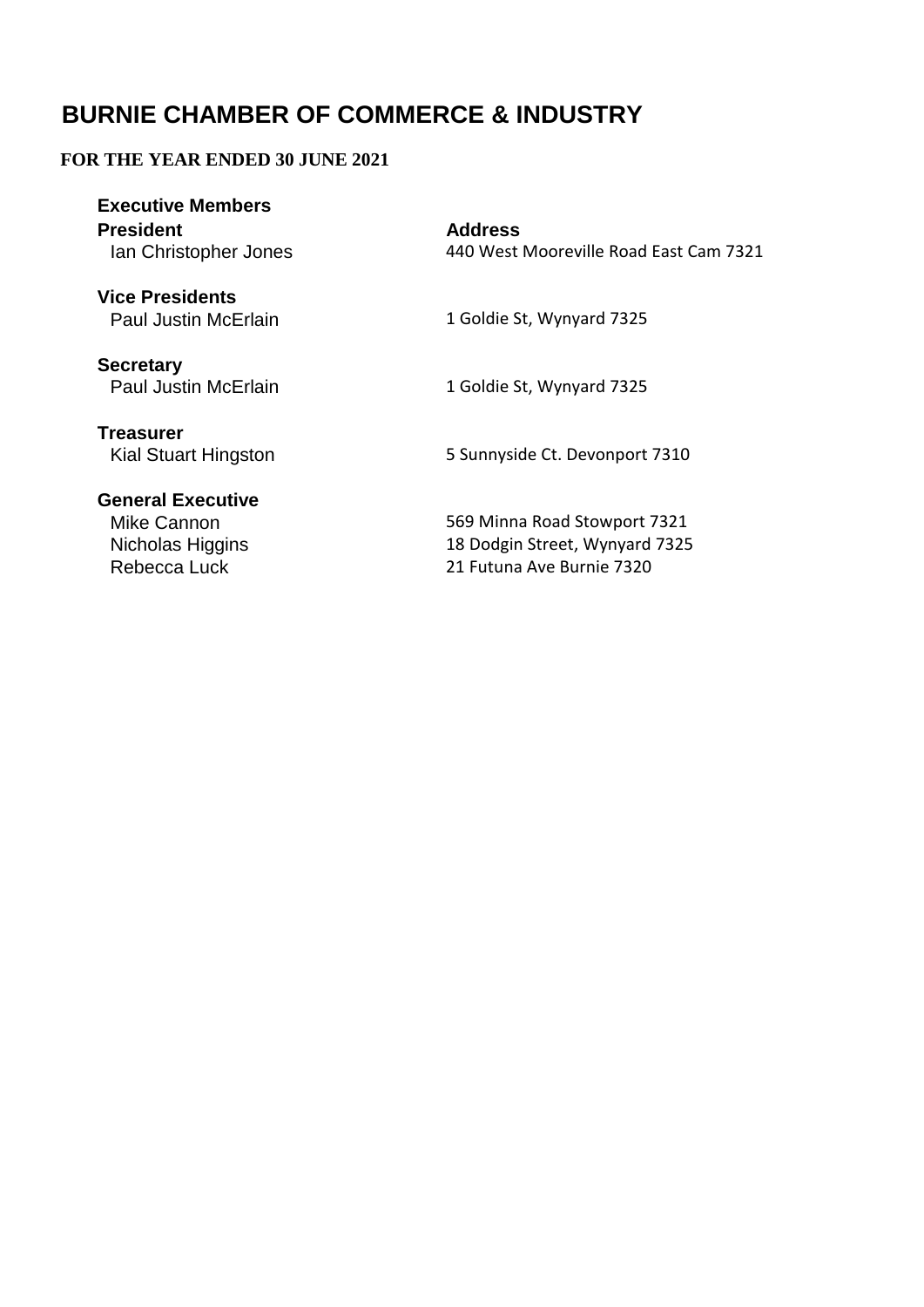# **Income & Expenditure Statement BURNIE CHAMBER OF COMMERCE & INDUSTRY**

|                |                                             | For the year ended 30 June 2021 |        |
|----------------|---------------------------------------------|---------------------------------|--------|
| <b>Notes</b>   |                                             | 2021                            | 2020   |
|                | <b>Main Account</b>                         |                                 |        |
|                | <b>Income</b>                               |                                 |        |
|                | <b>BEA Awards</b>                           |                                 | 8,700  |
|                | <b>Breakfasts</b>                           | 10,913                          | 5,628  |
|                | <b>Commission/Market Support</b>            | 9,296                           | 1,280  |
|                | <b>Functions</b>                            | 4,294                           |        |
|                | Interest                                    | 270                             | 242    |
|                | Memberships                                 | 9,560                           | 10,950 |
|                | <b>Project Hercules</b>                     |                                 | 3,149  |
|                | <b>Total Income</b>                         | 34,333                          | 29,949 |
|                | <b>Expenditure</b>                          |                                 |        |
| $\overline{2}$ | Accounting/Administration                   | 1,025                           | 729    |
|                | <b>BEA Awards</b>                           |                                 | 3,250  |
|                | <b>BEA Awards Expenses</b>                  |                                 | 6,159  |
|                | <b>Branding Expenses</b>                    |                                 | 1,503  |
|                | <b>Breakfasts</b>                           | 9,901                           | 4,454  |
| 3              | <b>Bursary</b>                              | 2,000                           |        |
|                | Depreciation                                | 2,218                           | 1,339  |
|                | <b>Functions</b>                            | 6,280                           | 664    |
| 4              | Grants/Awards                               | 500                             | 805    |
|                | Honorarium                                  | 500                             |        |
|                | Insurance                                   | 400                             | 399    |
|                | <b>Misc</b>                                 | 159                             | 219    |
|                | <b>Promotion &amp; Signage</b>              | 254                             |        |
|                | Rent                                        | 867                             |        |
|                | <b>TCCI - Membership</b>                    | 798                             |        |
|                |                                             | 24,903                          | 19,521 |
|                | <b>Surplus (Deficiency)</b>                 | 9,431                           | 10,428 |
|                |                                             |                                 |        |
|                | <b>State Growth Account</b>                 |                                 |        |
|                | <b>Income</b>                               |                                 |        |
| 5              | <b>Grant Received - State Government</b>    |                                 | 5,500  |
|                | <b>Grant Received - Burnie City Council</b> | 31,000                          | 6,000  |
|                | Prov. For Marketing etc C/Fwd               | 2,594                           |        |
|                | <b>Interest Received</b>                    | 27                              | 29     |
|                | <b>Total Income</b>                         | 33,621                          | 11,529 |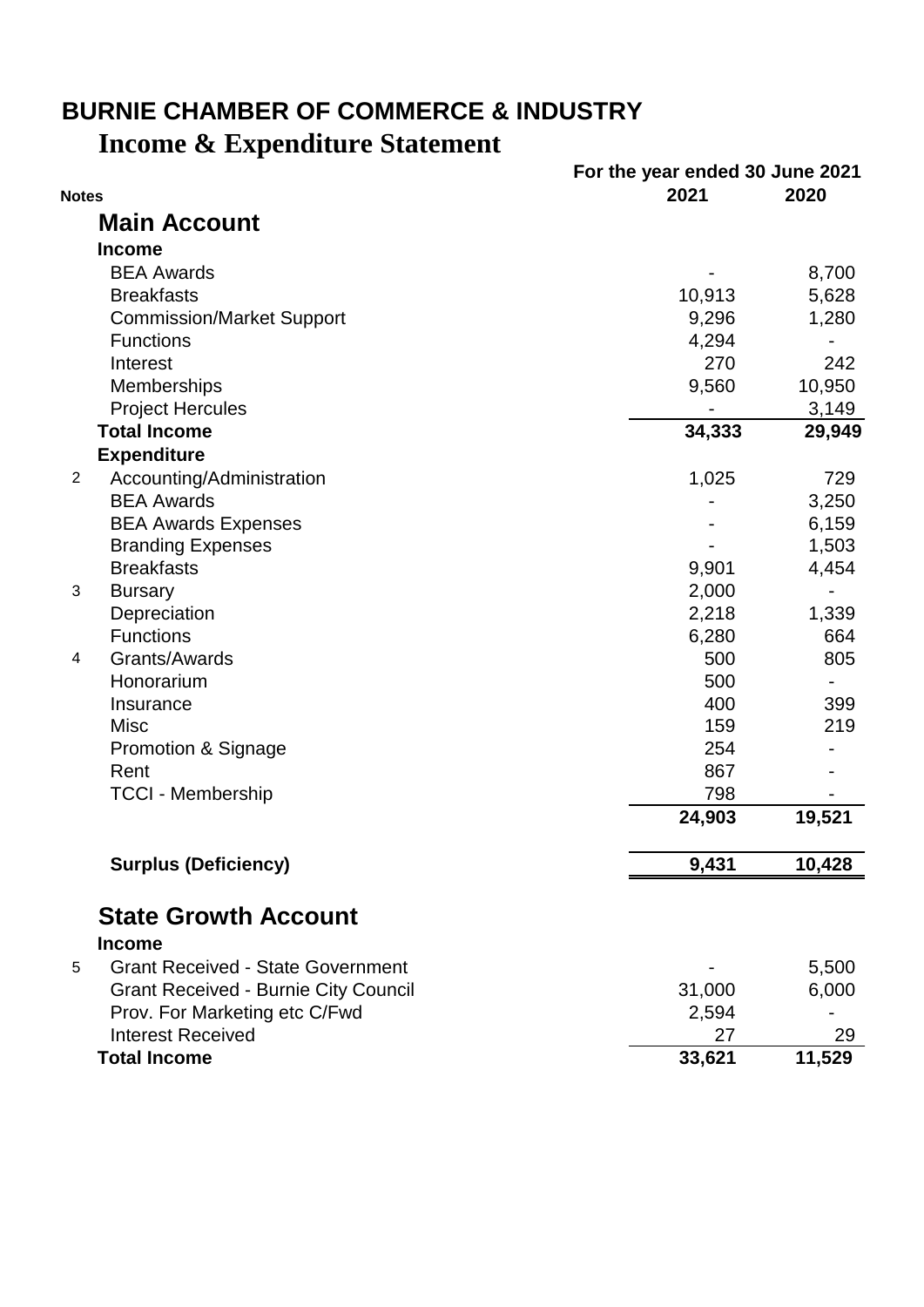| <b>Expenditure</b>                                         |          |          |
|------------------------------------------------------------|----------|----------|
| <b>Business North West Production Fees</b>                 | 27,534   | 21,600   |
| <b>Business North West Project Fees</b>                    |          | 3,149    |
| <b>Filming Equipment</b>                                   |          | 196      |
| Provision for Marketing and Event promotion                |          | 2,594    |
| Rent                                                       | 1,028    |          |
| <b>Sidewalk Sell out Event</b>                             | 1,133    | 3,408    |
| <b>Total Expenditure</b>                                   | 29,695   | 30,946   |
| <b>Surplus (Deficiency)</b>                                | 3,926    | (19,417) |
| <b>Training Grant Account</b>                              |          |          |
| <b>Income</b>                                              |          |          |
| <b>Grant Received - State Government</b><br>6              | 5,979    | 52,830   |
| Prov. for Training Providers C/fwd                         | 29,937   |          |
| <b>Interest Received</b>                                   |          |          |
| <b>Total Income</b>                                        | 35,916   | 52,831   |
| <b>Expenditure</b>                                         |          |          |
| <b>Bank Fees</b>                                           | 60       | 60       |
| <b>Training Material</b>                                   | 8,083    | 637      |
| Presenters                                                 | 8,285    | 5,740    |
| Provision for Training Providers and operational expenses  |          | 29,937   |
| Room Hire                                                  | 3,150    | 2,000    |
| Stationery                                                 | 58       | 1,165    |
| Technology                                                 | 1,391    | 3,537    |
| <b>Training Organisations</b>                              | 12,100   | 9,750    |
| <b>Total Expenditure</b>                                   | 33,127   | 52,825   |
| <b>Surplus (Deficiency)</b>                                | 2,788    | 5        |
| <b>Cradle Coast Online Market</b>                          |          |          |
| <b>Income</b>                                              |          |          |
| $\overline{7}$<br><b>Grant Received - State Government</b> |          | 16,660   |
| Other Income                                               | 229      | 0        |
| <b>Total Income</b>                                        | 229      | 16,660   |
| <b>Expenditure</b>                                         |          |          |
| <b>Bank Fees</b>                                           | 60       | 10       |
| <b>Flyers</b>                                              |          | 338      |
| <b>Marketing &amp; Promotion</b>                           | 1,595    |          |
| <b>Survey Monkey</b>                                       |          | 349      |
| <b>Vendor Payments</b>                                     | 216      |          |
| Website Design & Licence                                   | 7,122    | 7,209    |
| <b>Total Expenditure</b><br><b>Surplus (Deficiency)</b>    | 8,993    | 7,906    |
|                                                            | (8, 764) | 8,754    |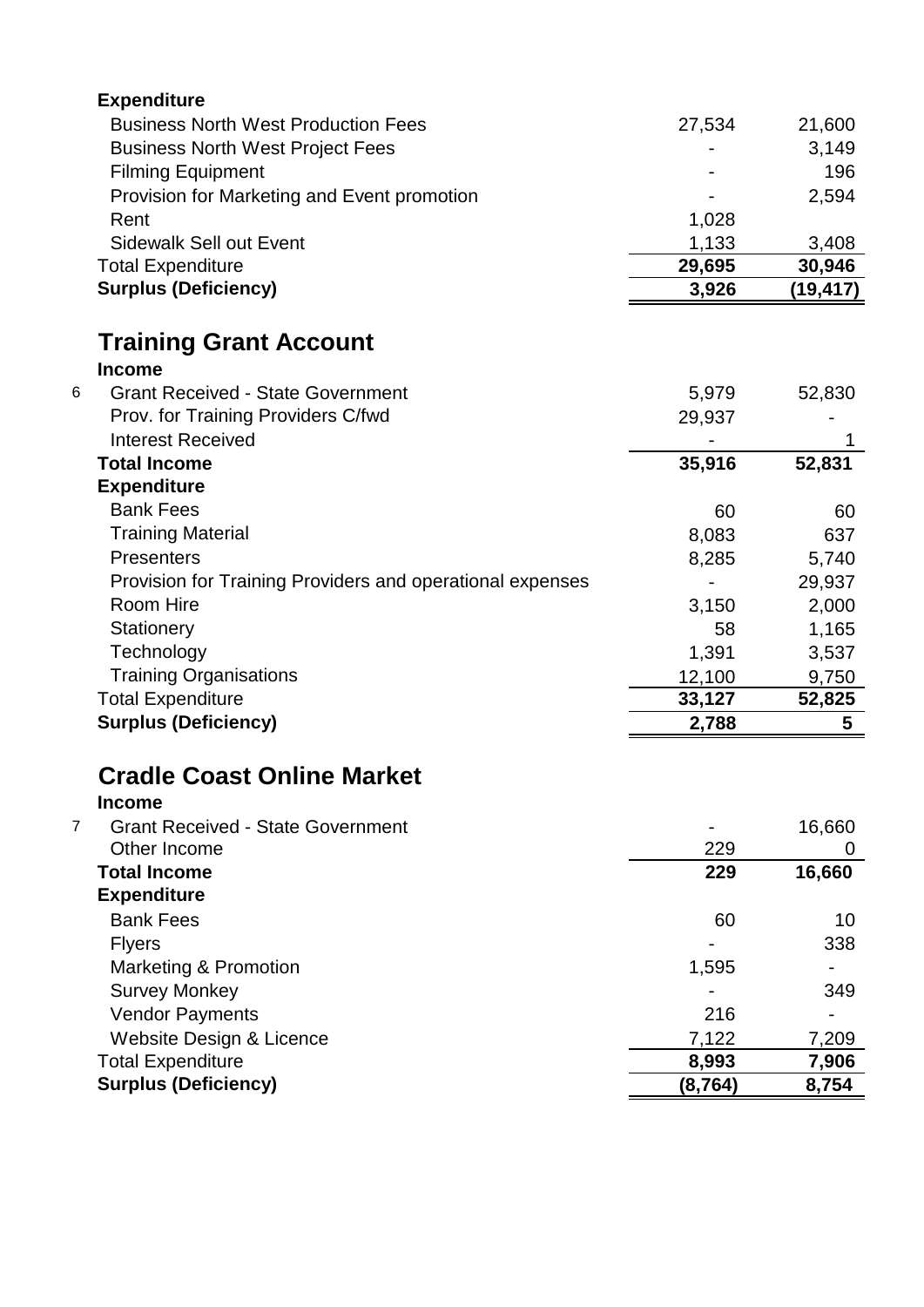| <b>CURRENT ASSETS</b><br>Bank of Us - Main A/c<br>Bank of Us - State Growth A/c<br>Bank of Us - Training Grant A/c<br>Bank of Us - Online Market A/c | 2021<br>19,286<br>39,787<br>2,789<br>(10)<br>25,000 | 2020<br>13,123<br>2,594<br>29,937<br>8,754 |
|------------------------------------------------------------------------------------------------------------------------------------------------------|-----------------------------------------------------|--------------------------------------------|
|                                                                                                                                                      |                                                     |                                            |
|                                                                                                                                                      |                                                     |                                            |
|                                                                                                                                                      |                                                     |                                            |
|                                                                                                                                                      |                                                     |                                            |
|                                                                                                                                                      |                                                     |                                            |
|                                                                                                                                                      |                                                     |                                            |
| Bank of Us - Term Deposit                                                                                                                            |                                                     | 19,532                                     |
| <b>Total ASSETS</b>                                                                                                                                  | 86,851                                              | 73,940                                     |
| <b>NON CURRENT ASSETS</b>                                                                                                                            |                                                     |                                            |
| Equipment (At written down value)<br>8                                                                                                               | 1,759                                               | 1,339                                      |
| <b>Total ASSETS</b>                                                                                                                                  | 88,610                                              | 75,279                                     |
| <b>LIABILITIES</b>                                                                                                                                   |                                                     |                                            |
| <b>Trade Creditors</b>                                                                                                                               |                                                     |                                            |
| <b>GST - Payable</b>                                                                                                                                 | (18)                                                |                                            |
| Grants Received in Advance (BCC)                                                                                                                     | 38,500                                              |                                            |
| Prov. for Marketing & Events - State Growth A/c                                                                                                      |                                                     | 2,594                                      |
| Prov. for Training and operational Expenses - Training Grant A/c                                                                                     |                                                     | 29,937                                     |
| <b>Total LIABILITIES</b>                                                                                                                             | 38,482                                              | 32,531                                     |
| <b>Net Assets</b>                                                                                                                                    | 50,128                                              | 42,748                                     |
| <b>MEMBERS FUNDS</b>                                                                                                                                 |                                                     |                                            |
| <b>Retained Earnings</b>                                                                                                                             | 42,748                                              | 42,978                                     |
| Surplus (Deficiency)                                                                                                                                 | 7,380                                               | (230)                                      |
| <b>Total EQUITY</b>                                                                                                                                  | 50,128                                              | 42,748                                     |

- - - - - - - - - - - -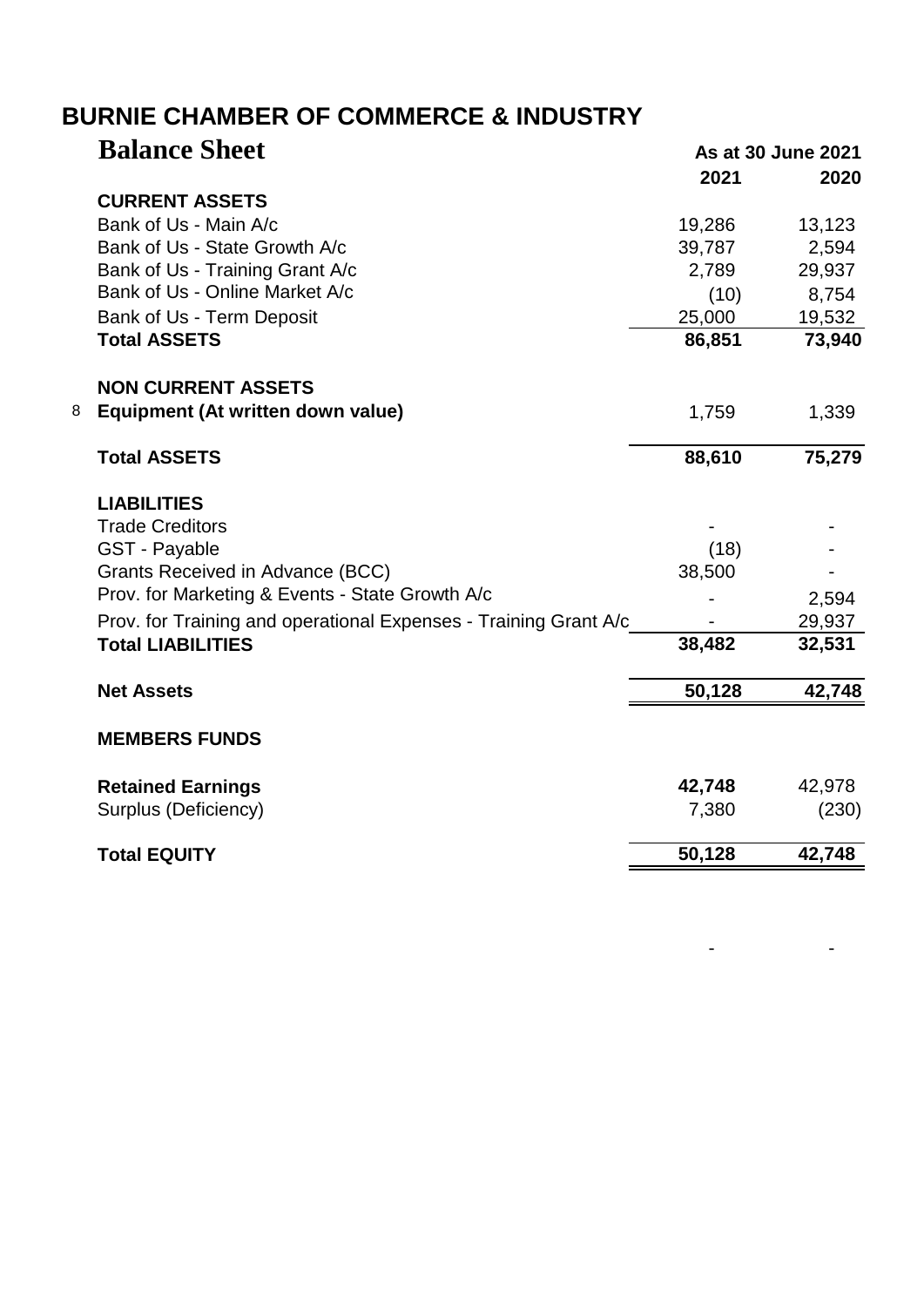# **Notes to the Accounts For the year ended 30 June 2021**<br>2020 **2021**

**2021 2020**

### 1 **Historical Cost Convention**

These financial statements have been prepared on an accruals basis and are based on historical costs and do not take into account changing values.

| $\overline{2}$ | <b>Accounting/Administration</b>                      |                |                |
|----------------|-------------------------------------------------------|----------------|----------------|
|                | Xero Licence Fee                                      |                | 43             |
|                | <b>Xero Subscription</b>                              | 1,025          | 600            |
|                | Justice Department - Annual return                    |                | 87             |
|                |                                                       | 1,025          | 729            |
| 3              | <b>Bursary</b>                                        |                |                |
|                | <b>UTAS</b>                                           | 2,000          |                |
|                |                                                       | $\blacksquare$ | $\blacksquare$ |
| 4              | <b>Grants/Awards</b>                                  |                |                |
|                | <b>Marist Regional College</b>                        | 250            | 250            |
|                | <b>Hellyer College</b>                                | 250            | 250            |
|                | <b>Womens Day Sponsorship</b>                         |                | 55             |
|                |                                                       | 500            | 500            |
|                |                                                       |                |                |
|                | <b>Grants Received</b>                                |                |                |
| 5              | Department of State Growth to make videos to promote  |                | 5,500          |
|                | relocation to work in our region.                     |                |                |
| 6              | Department of State Growth to make videos to promote  | 5,979          | 52,830         |
|                | relocation to work in our region.                     |                |                |
| $\overline{7}$ | Department of State Growth to create an online market |                | 16,660         |
|                | facility for Chamber members                          |                |                |
|                |                                                       |                |                |
| 8              | <b>Equipment</b>                                      |                |                |
|                | Laptop Computer                                       | 1,599          | 1,599          |
|                | <b>Live Streaming Lights</b><br><b>Drone</b>          | 799<br>1,618   | 799<br>1,618   |
|                |                                                       | 2,639          |                |
|                | Data Projector                                        | 6,655          | 4,016          |
|                | Less                                                  |                |                |
|                | <b>Accumulated Depreciation</b>                       | 4,896          | 2,677          |
|                | <b>Written Down Value</b>                             | 1,759          | 1,339          |
|                |                                                       |                |                |